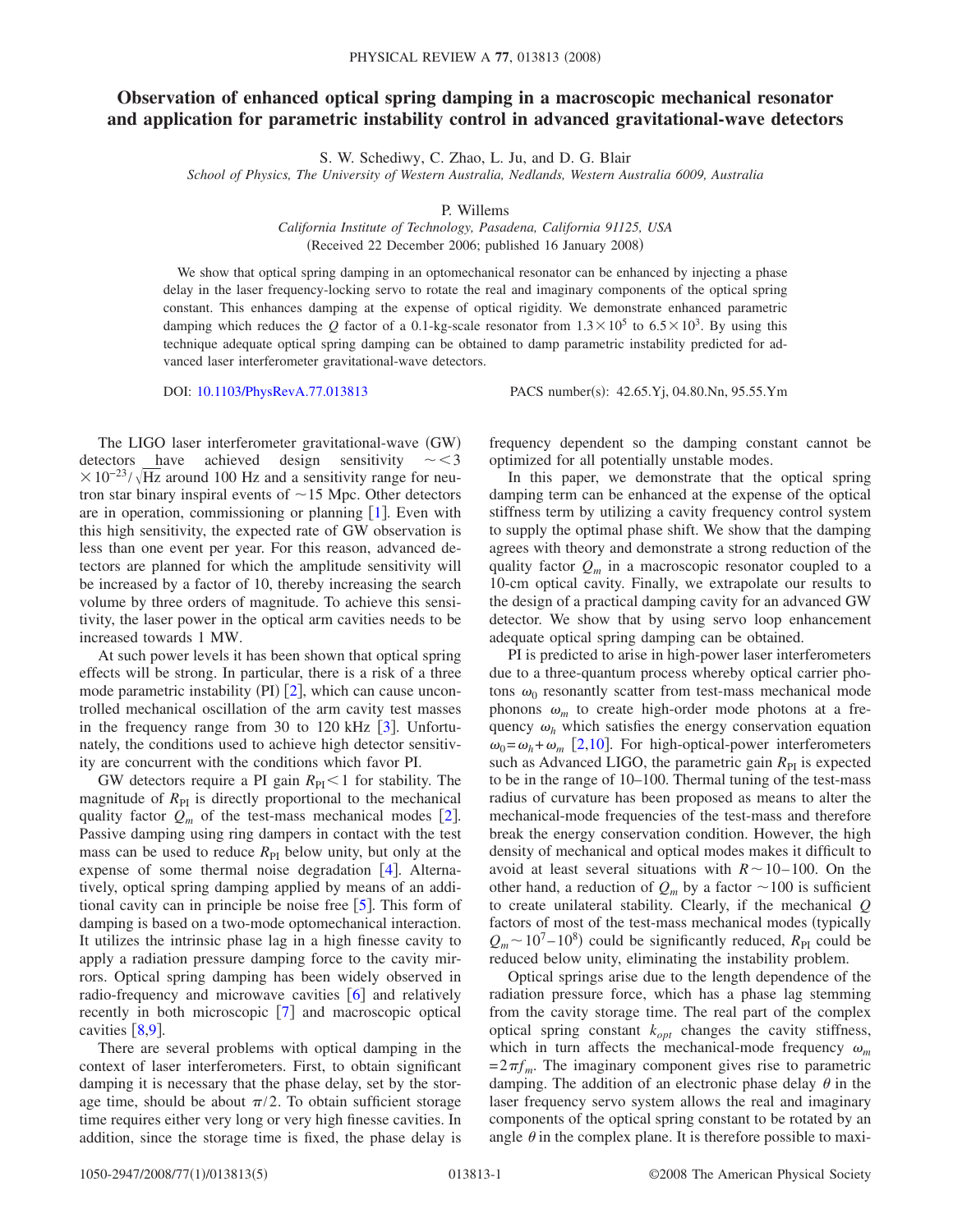<span id="page-1-1"></span>

FIG. 1. (Color online) Photograph of the suspended mechanical resonator showing the supporting brass pin, steel wire, and the three magnets used for eddy current damping of the low-frequency (<10 Hz) torsional and tilting modes (left) and the mechanical mode shape of the resonator's two lowest modes;  $f_{m1}$ =722 Hz (top) and  $f_{m2}$ =748 Hz.

mize damping at the expense of elastic stiffness. The enhanced complex spring constant *ken* is derived using servo control theory and is given by

$$
k_{en} = k_{opt}/(1 + G_0 e^{i\theta}),
$$
 (1)

<span id="page-1-0"></span>where  $G_0$  and  $\theta$  and are magnitude and phase of the servo open loop gain and  $k_{opt}$  is given by  $[5]$  $[5]$  $[5]$ 

<span id="page-1-4"></span>
$$
k_{opt} = \frac{16\pi P_{in}}{c\lambda} \frac{\sqrt{T}}{(1-R)^{5/2}} \frac{f_{os}/f_p}{[1 + (f_{os}/f_p)^2]^2} \left(1 + \frac{2i(f_m/f_p)}{1 + (f_{os}/f_p)^2}\right).
$$
\n(2)

Here  $P_{in}$  is the input power, *c* is the speed of light,  $\lambda$  is the wavelength of the laser light, *T* is the mirror power transmissivity,  $R$  is the mirror power reflectivity,  $f_{\alpha s}$  is the cavity offset frequency,  $f_p$  is the cavity pole frequency, and  $f_m$  is the mechanical-mode frequency. For each cavity mirror, the loss *L*, transmissivity *T*, and reflectivity *R* must naturally sum to unity. That is,  $1 = T + R + L$  $1 = T + R + L$ . Note from Eq. (1) that the servo gain  $G_0$  acts to suppress the optical spring while the phase factor  $\theta$  can be tuned to enhance it.

To test parametric cold damping, we chose to use an optomechanical resonator with mass  $\omega_m$  and  $Q_m$  about 1/100th of a typical advanced detector test mass. We chose a cavity length of *l*=10 cm and finesse of *F*=4500, which are typical of parameters that might be chosen to tranquilize an advanced detector test mass. The cavity storage time is too low for significant parametric damping without additional phase delay.

The resonator, shown in Fig. [1,](#page-1-1) consists of a niobium H-shaped section with attached mirrors between the arms. The resonator was machined from a single piece of niobium, annealed to minimize the mechanical loss, and etched to remove surface defects. Two normal modes  $f_{m1}=722$  Hz and  $f_{m2}$ =748 Hz (Fig. [1](#page-1-1)) are strongly coupled to the optical cavity. Four Newport supermirrors were bonded to the resonator using low-mechanical-loss yacca gum bonding  $[11]$  $[11]$  $[11]$ , thereby forming a pair of 10-cm optical cavities (optical properties given in Table [I](#page-1-2)). Only one cavity was used for this experiment. The resonator was suspended using a loop of steel wire attached to a tapered brass pin inserted into a matching tapered hole at the resonator's center. It was placed in a

TABLE I. Measured optical cavity parameters.

<span id="page-1-2"></span>

| Parameters           | Value and uncertainty |
|----------------------|-----------------------|
| Length $l$           | $100 \pm 1$ mm        |
| Reflectivity R       | 0.999312(53)          |
| Finesse $\mathcal F$ | $4560 \pm 35$         |
| Cavity pole $f_p$    | $164.5 \pm 1.3$ kHz   |
|                      |                       |

vacuum tank with a pressure of  $2.5 \pm 0.1 \times 10^{-4}$  mbar. The *Q* factor of  $f_{m2}$  was measured to be  $1.31 \pm 0.15 \times 10^5$ . The cantilever mode of the arms has an effective mass of  $0.0323(5)$  kg.

A 1064-nm Laser Zentrum Hannover (model No. LZH 300E) Nd:YAG laser was locked to the optical cavity using a Pound-Drever-Hall (PDH) reflected servo loop. The highfrequency path feeds to the laser piezoelectric transducer (PZT) while the slow path controls the laser temperature. No mode cleaner or intensity stabilization was implemented. Though the beam jitter and the laser intensity noise will convert to radiation pressure noise applied to the mechanical resonator, this noise is random in phase as compared to the mechanical resonance and therefore should not contribute to change the mechanical *Q* factor. Because the excitation of the mechanical modes in the measurement is much larger than the background noise, the beam jitter and intensity noise have little effect on the measurement. Figure [2](#page-1-3) shows the layout of the servo loop. Amplifier 1 is a first-order low-pass filter with gain  $G_1$  and corner frequency  $f_c$ . Closed-loop transfer functions were recorded between the test points "in" and "out" with the excitation signal injected at "ex." The total loop gain  $G_0$  was set to be 20.3=B10.2 dB at the mechanical resonance frequency. The loop phase  $\theta$  was measured for three different filter corner frequencies  $f_c$  and recorded in Table [II.](#page-2-0)

<span id="page-1-3"></span>

FIG. 2. (Color online) Schematic layout of the servo loop used to lock the laser frequency to the cavity length. A filtered PDH reflected error signal is used to feedback to the laser PZT and temperature. The filter corner frequency  $f_c$  and gain  $G_1$  are set at "amplifier 1." LO is the local oscillator, ref. PD is the reflected beam photodiode, PBS is the polarizing beam splitter,  $\lambda/4$  is the quarterwave plate, PM is the phase modulator, and PZT is the laser piezoelectric crystal.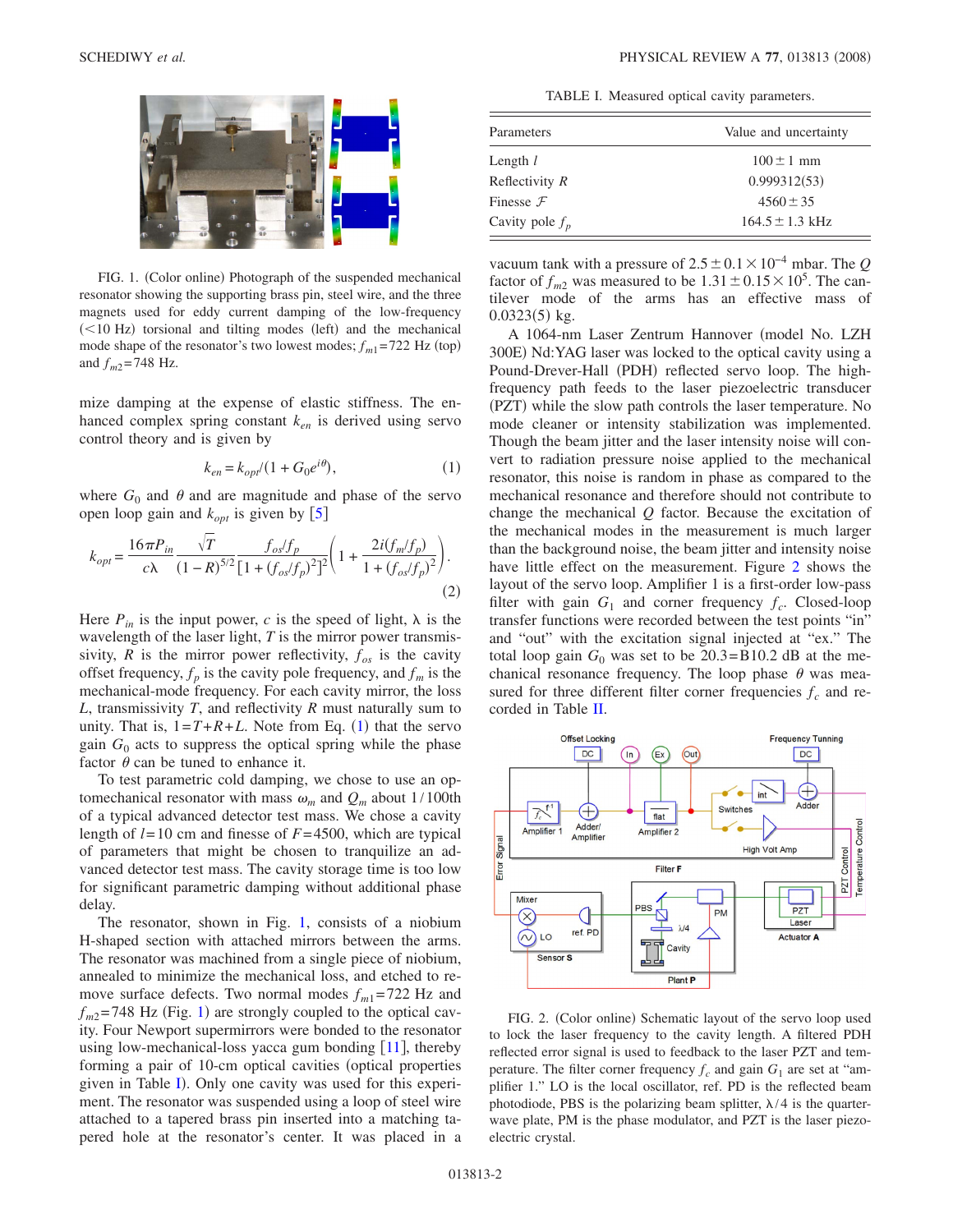<span id="page-2-0"></span>TABLE II. Phase delay values and uncertainties measured from the closed loop transfer function at the resonator's mechanical frequency  $f_m$  for three settings of "amplifier 1's" corner frequency  $f_c$ .

| Corner frequency $f_c$ | Phase delay $\theta$    |
|------------------------|-------------------------|
| 300 Hz                 | $-67^\circ \pm 2^\circ$ |
| $1000$ Hz              | $-33^\circ \pm 2^\circ$ |
| 3000 Hz                | $-12^{\circ}$ + 2°      |

We measured  $Q_m$  as a function of cavity offset frequency  $\Delta f$  for the 748-Hz mechanical mode, as a function of both laser power and servo loop parameters. Normal modes were acoustically excited through residual coupling to a loudspeaker mounted on the vacuum tank, and the ring-down method was used to measure  $Q_m$ . In the case of instability, no excitation was required and a ring-up curve was used to determine  $Q_m$ . The mechanical ring-down (or ring-up) was measured using the reflected optical error signal down converted to 1 Hz and fitted to an exponential. Multiple measurements were used to determine uncertainties.

The cavity-locking point was varied by applying a dc offset as shown in Fig. [2.](#page-1-3) Ten repeat measurements of the *Q* factor were made at each of the 14–16 different offset frequency points for the three servo loop corner frequencies. Figure [3](#page-2-1) shows the Inverse  $Q$ ,  $Q_m^{-1}$  for the 748-Hz mode as a function of cavity offset frequency  $f_{os}$ . The plot clearly

<span id="page-2-1"></span>

FIG. 3. (Color online) Inverse *Q* of the  $f_m$ =748 Hz mode as a function of cavity offset frequency for three different configurations of the servo loop corner frequency  $f_c$ , resulting in three different phase delays  $\theta$ . The stored power is equal for all curves. The measurement data points are shown with one standard deviation error bars. The four curves are the theoretical predictions calculated from the imaginary part of *ken*. All the input parameters were experimentally determined (there are no free parameters) with the shaded regions represent their uncertainty. Curve *d* is the expected inverse *Q* variation if no enhanced optical spring effect were present  $(\theta=0^{\circ})$ . This curve has the same general shape as the other curves, but clearly the magnitude of the *Q*-factor change is much smaller.

<span id="page-2-2"></span>

FIG. 4. (Color online) Inverse  $Q$  of the 748-Hz mode as a function of offset frequency for two settings of cavity stored power. The phase lag was set at  $\theta$ =−67° for both measurements. Curve *a* is the same as curve *a* from Fig. [3,](#page-2-1) while curve *e* was measured using the maximum laser power available for this experiment.

shows enhancement in both  $Q_m^{-1}$  (with negative cavity offset) and negative losses (with positive cavity offset) as a function of servo phase delay  $\theta$ . Figure [4](#page-2-2) shows  $Q_m^{-1}$  for the 748-Hz mode as a function of offset frequency  $f_{\alpha s}$  for two settings of laser power. Curve (a) is the same as curve (a) in Fig. [3,](#page-2-1) while curve (e) was obtained using the maximum laser power available for this experiment. The plot shows that at maximum cavity offset lock, the mechanical *Q* factor was reduced from  $1.31 \times 10^5$  to  $6.51 \times 10^3$  with negative cavity offset and parametric instability was produced with a parametric gain  $R_{PI}$  of 18.3 with positive cavity offset. For a detailed description of the experimental design, including the full list of values used to determine  $k_{en}$  from Eq. ([2](#page-1-4)), see Ref.  $\left[12\right]$  $\left[12\right]$  $\left[12\right]$ .

We now estimate the tranquilizer cavity requirements for PI damping in an advanced interferometer. We assume typical test-mass parameters for an advanced interferometer. In previous work, it has been shown that parametric instabilities excite mechanical modes from about 30 to 120 kHz. Typical mechanical modes have an effective mass  $\sim$ 10 kg, and the mechanical mode quality factor needs to be reduced from  $\sim$ 10<sup>8</sup> to a few times 10<sup>6</sup> [[3](#page-3-2)]. For strong damping, it is necessary that the mechanical modes fall within the cavity linewidth. This restricts the product of cavity length *l* and finesse F.

We compare two cases: (a)  $l=10$  cm,  $\mathcal{F}=4500$  and (b)  $l$  $=1$  cm,  $\mathcal{F}=30000$ . In both cases, the servo loop has a gain of 2 at 10 kHz with a −10-dB/decade decrease with increasing mechanical mode frequency  $f_m$  and a similarly decreasing phase delay resulting in −80° at 10 kHz and −120° at 100 kHz. This produces a stable control loop with maximum enhancement damping at the higher end of the PI frequency range.

Enhanced damping can be used to increase the amount of damping but there is a trade-off; it requires a finite servo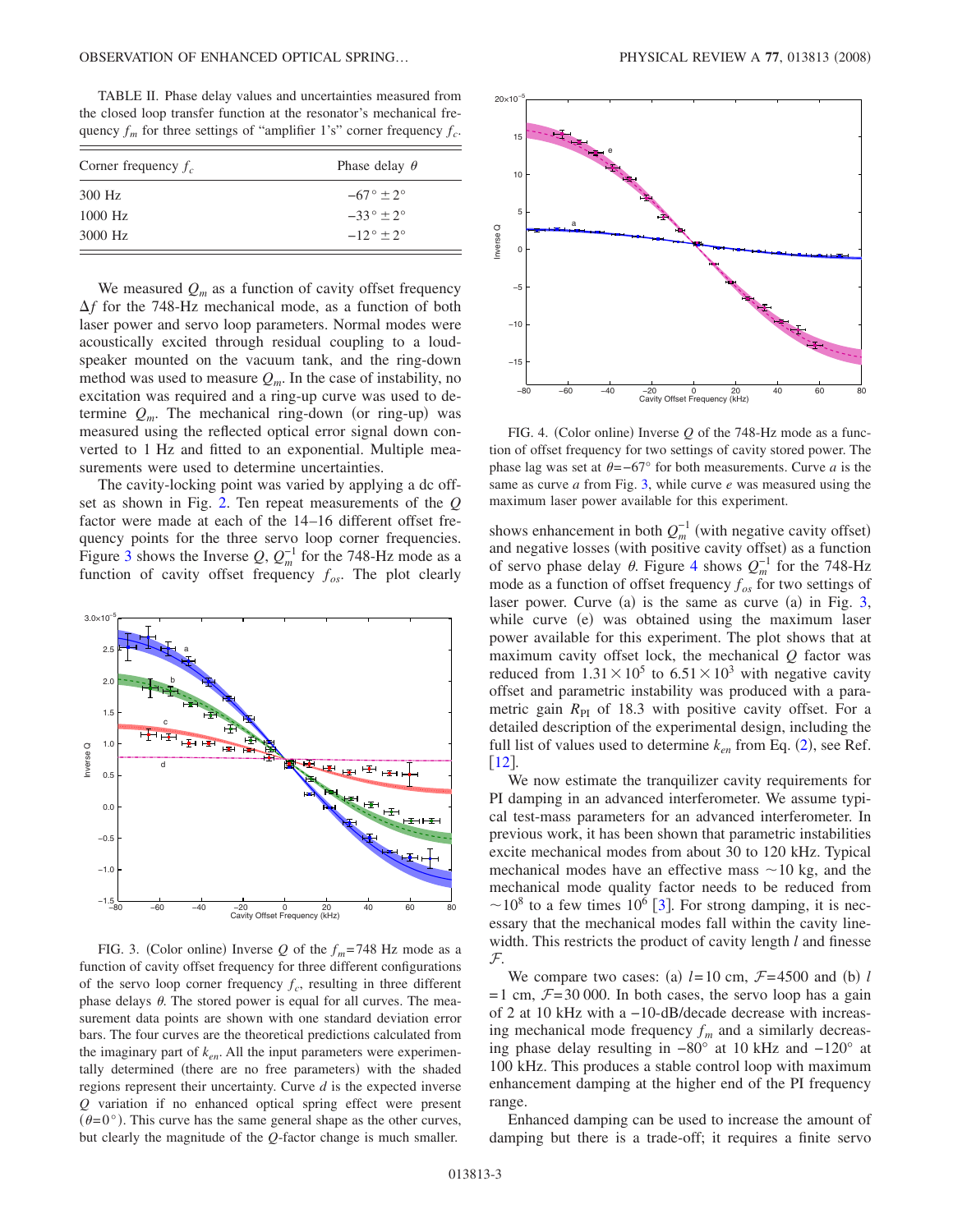<span id="page-3-6"></span>

FIG. 5. (Color online) Input power as a function of mechanicalmode frequency required to achieve a mechanical-mode *Q* factor of 10<sup>6</sup>, for a cavity offset frequency of  $f_{\alpha s} = -f_p/2$ . Curve *a*: 10-cm cavity, *F*=4500, without phase enhancement. Curve *b*: same cavity, with phase enhancement. Curve *c*: 1-cm cavity, *F*=30 000, without phase enhancement. Curve *d*: same cavity, with phase enhancement.

gain, which in turn reduces the magnitude of the optical damping, as shown in Eq.  $(1)$  $(1)$  $(1)$ . Figure [5](#page-3-6) shows the input laser power required to damp a test-mass mechanical mode to a *Q* factor of  $10^6$  for simple optical spring damping and servoenhanced optical spring damping when using offset frequency of  $f_{\text{o}s} = -f_p/2$ . We see that for low-frequency mechanical modes the optical input power is a few watts, but this increases to  $\sim$  100 W for modes greater than  $\sim$  100 kHz. If instead a shorter cavity with a somewhat narrower linewidth is chosen [case (b)], the maximum power requirement is reduced to less than 1.5 W. A 1-cm tranquilizer cavity with a finesse of  $\mathcal{F}=30000$  (with a mirror efficiency of  $\eta$ =0.165) would have 5.8 kW of circulating power. Given that the maximum achievable damage threshold of optical coat-ings is around 1 MW/cm<sup>2</sup> [[13](#page-4-6)], the radial spot size on the mirror would have to be greater than 0.43 mm. A cavity formed between a flat surface on the test mass and a second concave mirror would have a *g* factor of around 0.9997. With such a high cavity *g* factor, the cavity-mode position on the test mass will be very sensitive to test-mass angular fluctuations. These mode position fluctuations will induce intracavity power fluctuations due to the coupling between the injection beam and the cavity mode, which consequently drives

the suspended mirror via radiation pressure force and creates mirror longitudinal position noise. For Advanced LIGO, with a sensitivity of  $10^{-20}$  m/ $\sqrt{Hz}$  at 100 Hz, the tranquilizer cavity would require angular control to within  $\sim 10^{-8}$  rad/ $\sqrt{\text{Hz}}$ in order to avoid noise coupling from mirror angular fluctuations. This is comparable to the control achieved with the current LIGO. A more detailed analysis is available in Ref.  $\lceil 12 \rceil$  $\lceil 12 \rceil$  $\lceil 12 \rceil$ . In addition, the cavity needs to interact with a mechanical antinode. For the large number of mechanical modes present, this means that several cavities would be required to ensure that each cavity interacts near an appropriate antinode.

A damping cavity clearly requires the use of high-stability lasers to prevent the introduction of technical noise via radiation pressure fluctuations. For Advanced LIGO sensitivity levels, the laser intensity fluctuations inside the tranquilizer cavities have to be kept below  $\sim 10^{-9}/\sqrt{\text{Hz}}$  at  $\sim 100 \text{ Hz}$  to avoid radiation pressure force noise coupling driving the suspended test masses. A more critical noise source arises from back-action of the thermal noise from the tranquilizer cavity on the test mass. The cavity interacts only with a small area of the test mass and therefore experiences relatively large thermal noise because the bulk thermal noise scales inverse linearly with the beam spot size and the coating thermal noise scales inversely square of the beam spot size  $[14]$  $[14]$  $[14]$ . This noise modulates the tranquilizer cavity and drives the test mass via the optical spring. In the case of optimal damping we estimate that the thermal noise level in the tranquilizer cavity has to be less than  $10^{-18}$  m/ $\sqrt{Hz}$  at ~100 Hz to keep the noise coupling much lower than  $\sim 10^{-20} / \sqrt{\text{Hz}}$ .

We have demonstrated enhanced optical damping of a mechanical resonator through the introduction of a laser servo phase delay. We have shown that enhanced optical damping can allow suppression of predicted PI in advanced GW detectors at practical levels of input laser power with practically achievable mirror optical coatings; however, power density limitations require large spot sizes and therefore nearly flat-flat cavities, which require angular control within  $\sim 10^{-8}$  rad.

This is a project of the Australian Consortium for Gravitational Astronomy, supported by the Australian Research Council and the Western Australian Government OSI. We thank the LSC Gingin Advisory Committee for assistance and support. The LIGO Observatories were constructed by Caltech and MIT with NSF funding under Grant No. PHY-9210038. The LIGO Laboratory operates under cooperative agreement No. PHY-0107417. This paper has been assigned LIGO Document No. LIGO-P060061-00-Z.

- <span id="page-3-0"></span>1 J. Hough and S. Rowan, J. Opt. A, Pure Appl. Opt. **7**, S257  $(2005).$
- <span id="page-3-3"></span>[4] S. Gras, D. G. Blair, and L. Ju, www.ligo.org/pdf\_public/ gras.pdf
- <span id="page-3-1"></span>[2] V. B. Braginsky, S. E. Strigin, and S. P. Vyatchanin, Phys. Lett. A 305, 111 (2002).
- <span id="page-3-2"></span>[3] C. Zhao, L. Ju, J. Degallaix, S. Gras, and D. G. Blair, Phys. Rev. Lett. 94, 121102 (2005).
- <span id="page-3-4"></span>5 V. B. Braginsky and S. P. Vyatchanin, Phys. Lett. A **293**, 228  $(2002).$
- <span id="page-3-5"></span>6 D. G. Blair, E. N. Ivanov, M. E. Tobar, P. J. Turner, F. van Kann, I. S. Heng, Phys. Rev. Lett. 74, 1908 (1995).